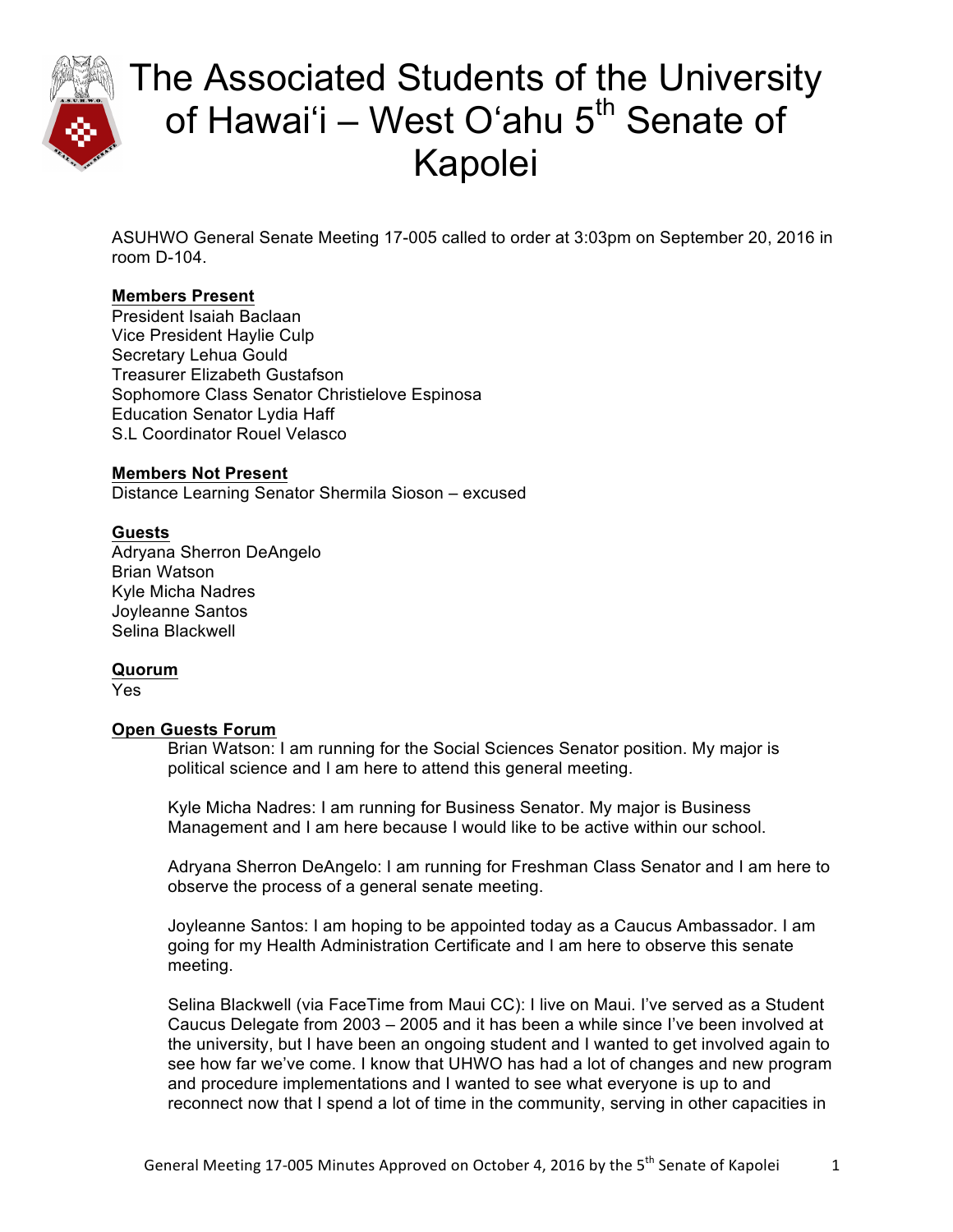

non-profit and public sectors. With that being said, I saw that there was a position available and I really enjoyed my time serving with ASKCC. I am getting my Bachelor's in Social Science and a Substance Abuse and Addiction Counseling Certificate.

### **Reading of Minutes**

**Motion: to approve the minutes for General Meeting 17-004 Motion by: Elizabeth Gustafson Seconded by: Lehua Gould Vote: Unanimous Reading of Agenda Motion: to approve the agenda for General Meeting 17-005 Motion by: Lehua Gould Seconded by: Elizabeth Gustafson Vote: Unanimous**

### **Internal Reports**

1. President

I was finally able to meet with Judy and we discussed different things going on around campus such as the Chancellor's Search Committee and the concerns we had regarding our UHWO nurse and the Health Committee Meeting. Judy expressed to me that the committee meeting did not follow protocol and should not have been voting on the budget during this meeting. She ensures that they will work on transparency and abiding by Sunshine Law. In regards to that, she agreed that instead of posting meeting dates on our ASUHWO website, it would be more effective to include this information within an email blast such as our Weekly happenings email. She will be joining us at about 4:00pm to further discuss this and address other concerns.

I have met with all of our remaining Special Elections candidates and I am glad that some were able to join us this afternoon. We've discussed, in our one-on-one orientations, their differing responsibilities as a divisions senator and class senator and hopefully they were able to internalize that new information and I've expressed to them that they can contact any one of us if they have any questions.

2. Vice President

I am working on putting together senate training for October. We are still trying to select a date and time that will be most appropriate for everyone. The first half of the day will be dedicated to training new ASUHWO members and the second half of the day would be for the entire senate, working on advocacy and other skills. I understand this was our goal over the summer and I've met with Rouel and we've agreed that we really haven't followed up on that. Therefore, senate training should be an ongoing event in order to teach senate members the definition of true advocacy work and we as a senate incorporate that. That will be the theme of both of those meetings and soon I will send out a Doodle Poll inquiring for everyone's schedule; I will email all new and current senate members, regardless of who is voted in to these positions. I'd like to have these details ironed our before I start contacting speakers to attend our training.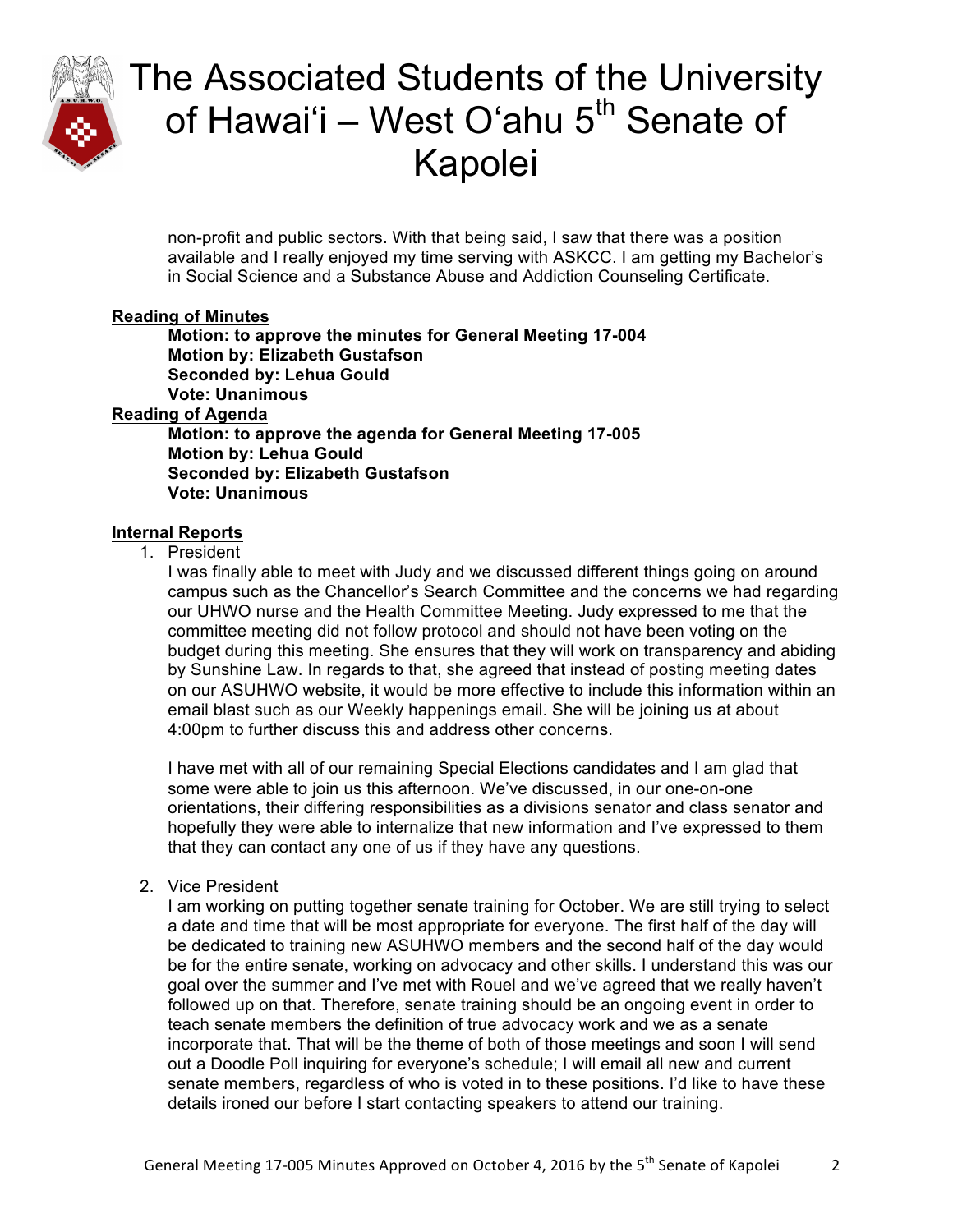

We need to make sure that at least one more senate member is attending Fall Fest meetings on Wednesdays and the Legislative Committee will be meeting next week at 4:00p.m.

- 3. Secretary No New Reports
- 4. Treasurer

I have emailed Kay Nagata, she works in the Business and Finance office, and she will be providing us with our current ASUHWO account balance as we've been able to finalize the number of students at UHWO and taken that enrollment number by the fee each student pays. I am also currently working on a purchase order.

### 5. Advisors

a. Student Life Coordinator

I will be following up with things that have been passed at the last minute such as the Pizza Senate Act. Thank you to Treasurer Gustafson for submitting all of the necessary paper work, as I will now be focusing on the details of this Senate Act. We are now waiting for the word from the Business office for the go ahead so that we can order the Pizza for the elections for next week.

Also, just a reminder, we did identify as a senate, during the summer, some areas in which the senate would like to work in terms of advocacy efforts. Those concerns that we mentioned were really key things in regards to the core of student experience here at the university. With that being said, you folks should really address making a commitment to see these ideas through, even if all we are able to do is begin the advocacy process. We don't want to forget about these things but rather work to alleviate or remedy some of these issues.

Lastly, in regards to following through, one of your largest responsibilities is your senator initiatives. You'll need to include updates of your initiatives within your senator report. "No report" is not acceptable when we ask for your report. All senators should be working on an initiative. If you do not have a report, I'll need to have a serious conversation with you to investigate the ways in which you are using your time in the office. Office hours are to be dedicated to working on student government initiatives. With that being said, I am looking forward to hearing your individual reports.

- 6. Standing Committee Reports
	- a. Budget and Finance

As Rouel has mentioned, all paperwork for the Pizza Act has gone through to Kelly.

b. Activities

We will be meeting next Tuesday, September  $27<sup>th</sup>$ , to discuss future activities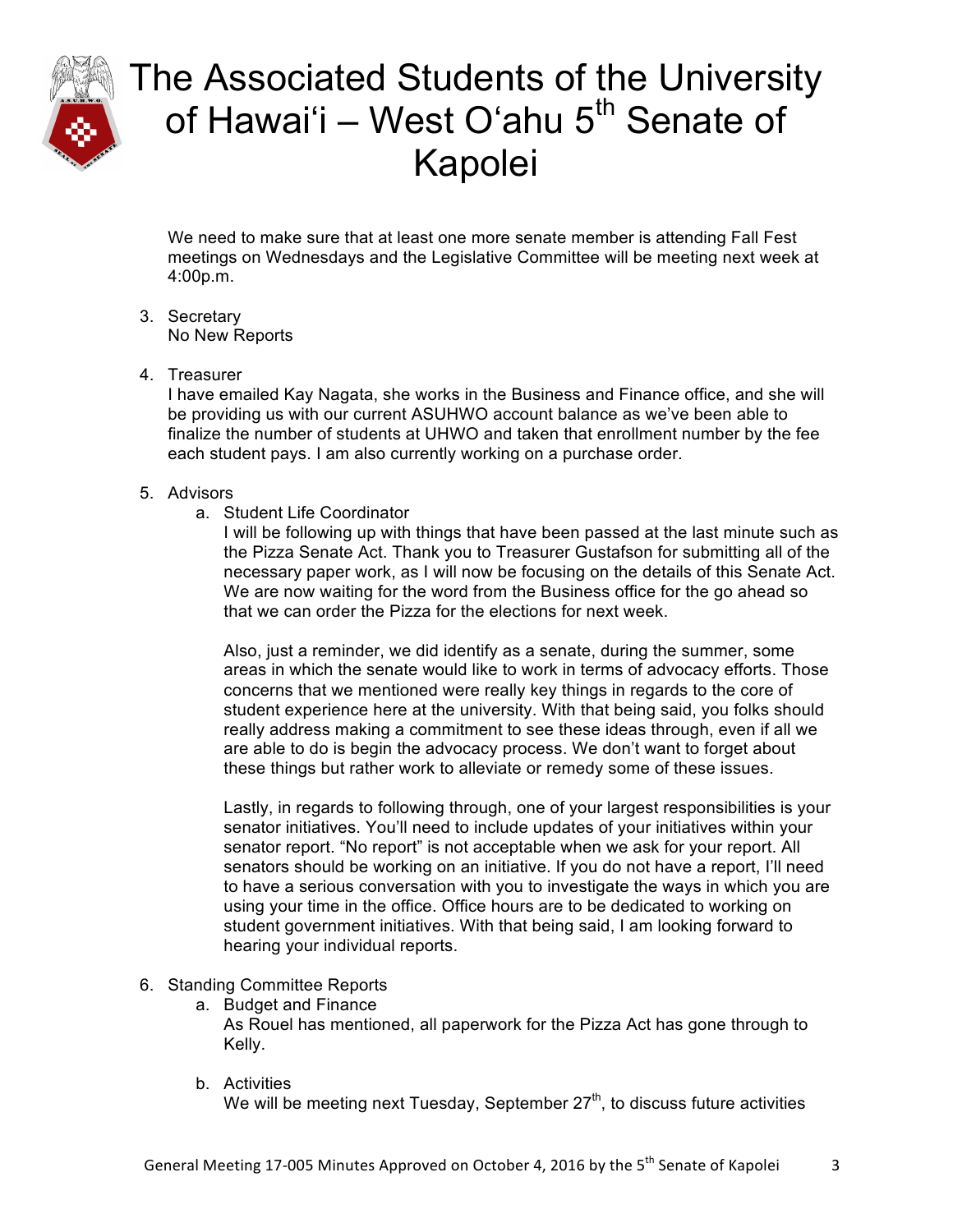

concerning the Senate. Treasurer Gustafson will be presenting a very exciting event to the senate later on in the agenda and we will be discussing the details of this event in our next meeting.

c. Legislative

We've called a meeting for next week Tuesday, September 27, 2016, at 4:00p.m. to follow the activities committee meeting, to discuss the bills and resolutions that were recently sent out to the senate.

- 7. Ad Hoc Committee Reports
	- a. I still need to follow up with Jean and Judy regarding this issue; therefore I will be following up on that. Lehua and Lydia will be serving on the committee to further investigate this concern. If we later take on an advocacy role, Lehua and Lydia will step down as this may present a conflict of interest and Haylie and Elizabeth will serve on this committee.
- 8. Senators Report
	- a. Distance Learning Division Senator Aloha everyone,

Will not be able to attend the meeting again due to work schedule. Please see attachment below for my schedule. :( Already submitted my request off on Tuesdays but still not guarantee.

### **Here's the latest update I have for the meeting:**

Daniel and I finally had a conversation yesterday, and pretty talked about his experiences. He also gave me suggestions on how to communicate with distance students as it is really challenging. I shared with him my initiative and he thought that it is a good idea.

Initiative: Create a special tab in Laulima for Distance Students. Once the semester starts, the new and continuing students will automatically have this tab in their Laulima profile. It is a way to communicate with all distance students enrolled in UHWO across the entire island. This will also give some few updates on what's going on at UHWO so that they will not feel left out. I am willing to work with the Technology committee about this matter if needed.

In addition, since we do not have any liaison yet in UHMC, I will contact their distance learning department if I can volunteer to serve as a representative or spokesperson when they have career fair or transfer fair and encourage students to enroll to UHWO.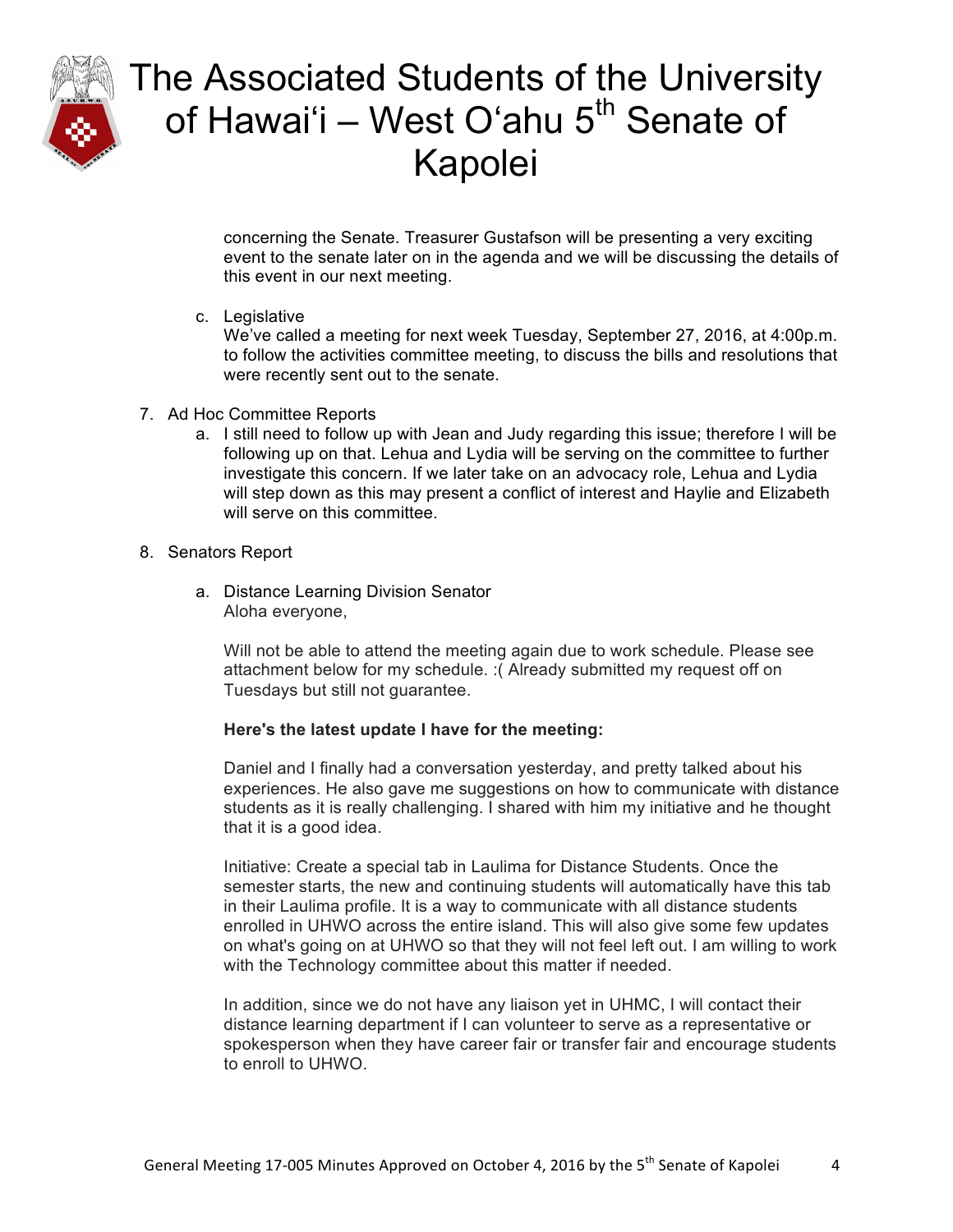

I am still looking on keep the Distance Learning Club. The only thing about this is I need to find new officers who are interested in continuing the club. For the meantime, I will update our Facebook account and use that as one form of communication to the students.

#### **My concerns:**

I need to find a way to contact the person who's in charge with distance learning program at UHWO so I can ask her some information on who are the liaisons that I need to reach out from other islands.

Is there any way I can send a mass email to distance students that this position exists so that they can contact me?

For the CPR training, is there any way I can coordinate one as well for the distance students here on Maui? That will be an interesting way to get them involve.

Please let me know your expectations from me.

Please provide me the contact information of all ASUHWO members.

## **Agenda questions:**

Would love to participate the swear-in ceremony. Is there any way you can give me a heads up so I can fly to Oahu and submit my request off? I don't mind if I have to pay for my own trip. I want to meet the members of the committee so I am not puzzled on who are the people I am working with.

For the Fall Special Elections, is there any way we can get the distance students involve on this one and give them the chance to vote?

For the other agendas, please let me know if I can help you guys with anything.

### **Proxy:**

I chose Haylie as my proxy. Please let me know if you have any questions.

b. Sophomore Class Senator

I've heard concerns from a handful of sophomores regarding PAL tutors. They enjoy working with these tutors but they are not always available outside of their office hours. Dr. Esther Widiashi has informed me that funding for PAL tutors will run out within the next two years. I am unsure of the full truth behind the matter; therefore, I'd like to sit on the Noʻeau Center Funding Ad Hoc Committee to further investigate this issue and to see if there is a way to provide funding for inclass tutors as well.

Also, I am not completely sure of the type of initiative I'd like to pursue this semester. I will be relooking at the condom lollipop bill as I would like to do the same type of event for next semester, but as for this semester, I would like to move forward with the life size *Connect Four* game. I will be further investigating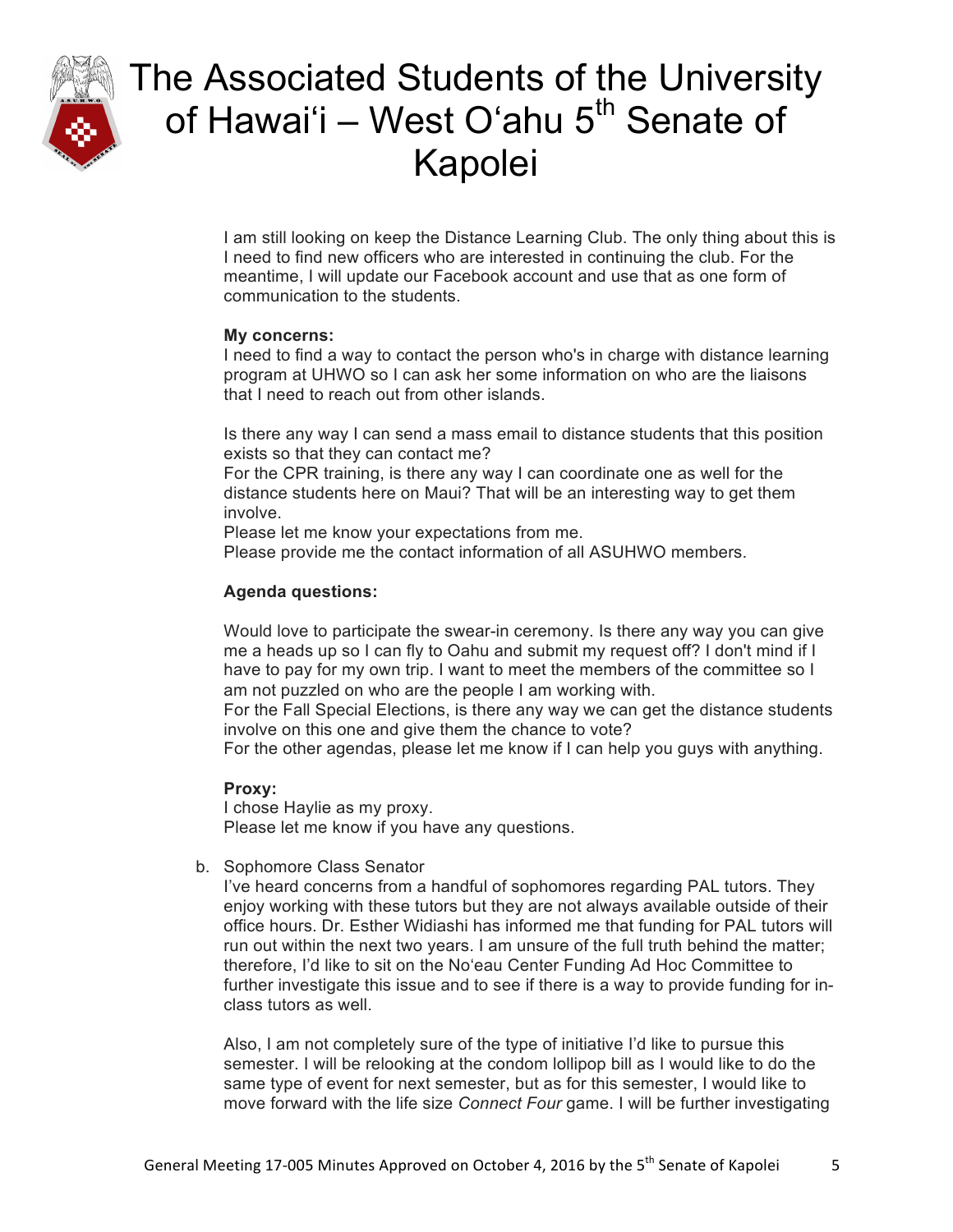

the costs related to this project and will later determine whether I will be able to build this myself or if I will need to ask for outside assistance.

c. Education Division Senator

In my report last meeting, I mentioned that I was working towards setting up panel discussions with the education division faculty. Some students really liked the idea but others were concerned that they still would not receive any type of answers from this panel. Therefore, I suggested that I would gather testimonials from students who have been put in a bad situation and present that privately to the department head; I'll be asking Haylie for advice regarding this initiative. I will begin having constituency meetings to gather testimonials and we are still planning on having a discussion panel.

I've also spoken to HSTA regarding the issue that multiple students are forced to delay their graduation dates due to various reasons and I was told that if this happens to any more NEA members, we need to make HSTA aware.

NEA is the National Educators Association, the teachers union who works to protect teacher's rights. HSTA is the state division of the NEA, protecting both teachers and students.

- 9. Campus Committee Report
	- a. Communications Committee No New Reports.
	- b. Transportation Committee Will be meeting this Friday, September 23, 2016.
	- c. Technology Committee Will be meeting this Friday, September 23, 2016.
	- d. Health Committee Will be meeting this Friday, September 23, 2016. Aloha has approved the minutes.
	- e. Strategic Planning Committee Haylie: There will be a meeting this upcoming Wednesday, from 1:00p.m. – 2:00p.m. in D-104, that Elizabeth and I will not be able to attend as it is during our class time. But Sheril said she'd meet with us afterwards to discuss what went on during the meeting.
	- f. Chancellor's Search Committee Thank you to all senate members who attended the personal interviews with each candidate. We will be meeting next week Wednesday, September 28, 2016, to finalize the consolidation of all comments and opinions given to us in regards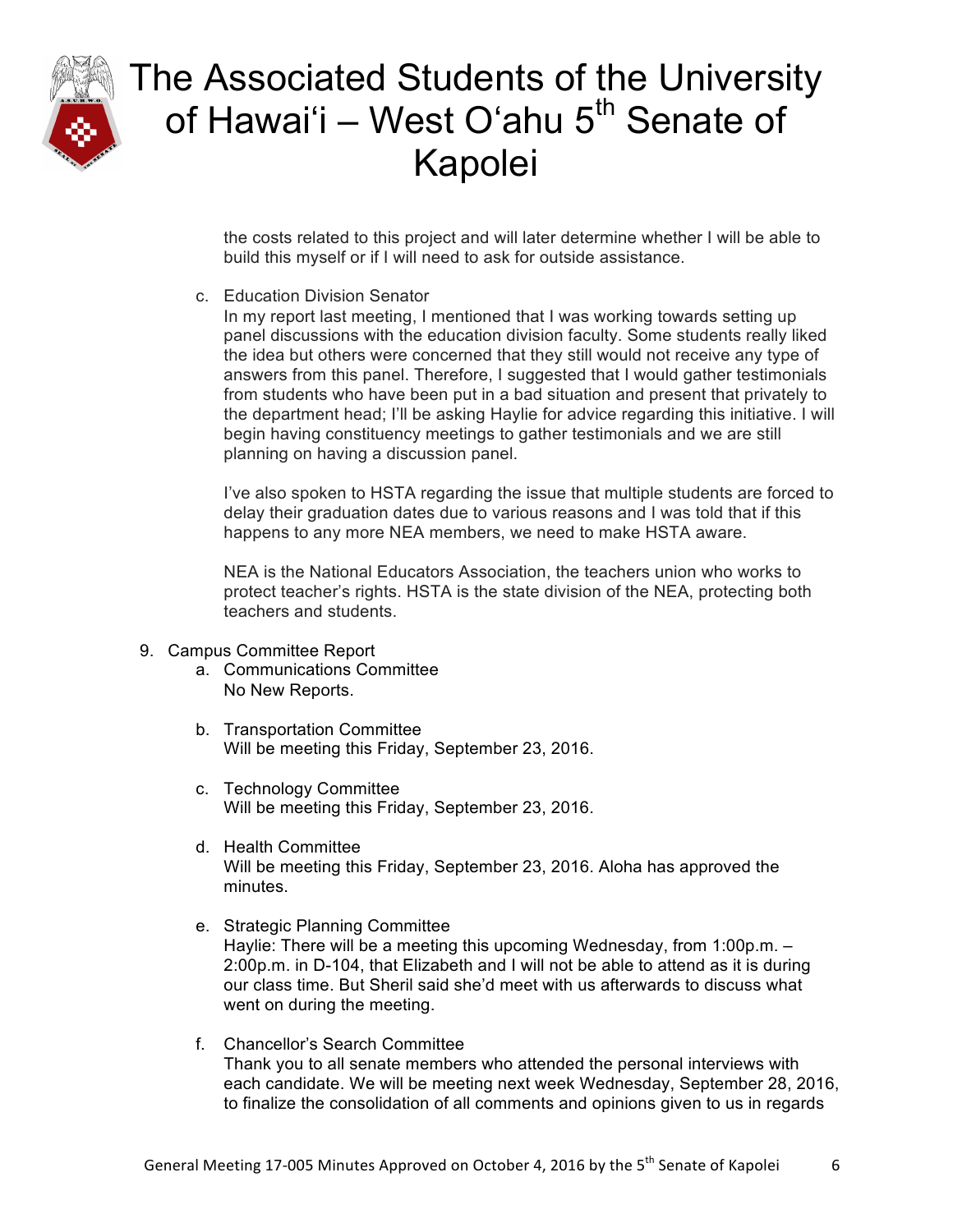

to each candidate. I've sent an email to the senate asking to provide input if you were able to attend the personal interviews.

We may want to compile all of these notes from our meetings and publish this information on our website so it is accessible to all students.

## **Point of Personal Privilege Request:**

Chancellor Interview Discussion

### **Resuming of Meeting @ 3:47p.m.**

### **Unfinished Business**

1. Swear in Ceremony/Town Hall

Currently, we have six candidates running for senate positions and I have received all of their schedules, therefore, we can finally decide on a date and time to hold the Swear in Ceremony/Town Hall.

The Swear in Ceremony/Town Hall will be held on Wednesday, October 12, 2016, from 9:00a.m. – 12:30p.m. in the UHWO courtyard.

2. Fall Special Elections

We are currently within the campaigning period of our Fall Special Elections. All details regarding our elections event have been ironed out and taken care of. Voting booths will be picked up on Friday and the monies for pizza have been approved. We have also received the "I Voted" stickers. iPads will be borrowed from the Noʻeau Center. As pizzas will not be delivered until 10:30a.m, we will begin setting up at 10:00a.m, start the event at 10:30a.m, and continue on until 1:00p.m.

Rouel: I have been working with Therese, she is our new IT person and voting ballots will look different from previous elections. Each student will be getting a separate email with a link to vote, as opposed to voting through a MyUH tab. This email we be sent once, therefore, students need to make sure to look for this email.

3. ALA Aloha Girls State

I've created a resolution that will need to be reviewed by the Executive Board Committee and later assigned to a standing committee. There will be an ALA Aloha Girls State meeting on Sunday, from 3:00p.m – 5:00p.m, down town at American Legion Headquarters. If any of you are interested in volunteering for ALA Aloha Girls State, please feel free to attend.

- 4. Meeting with Chancellor Candidates No further discussion needed.
- 5. Appointment for Caucus Rep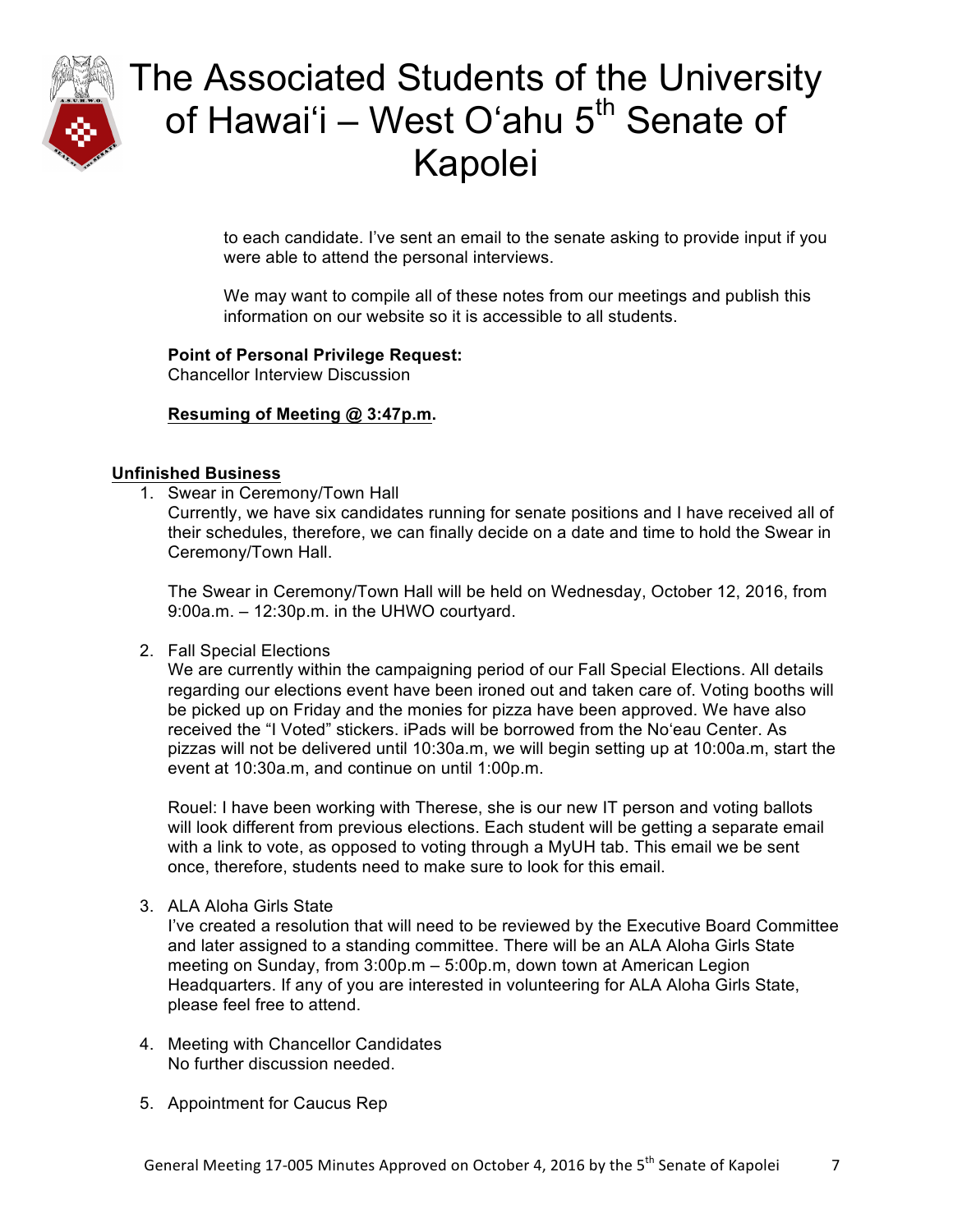

According to our By-laws, after the President makes the nomination, in our next General Meeting, any voting senate member may move to accept the President's nomination. In accordance with the ASUHWO Constitution, an approval of the motion is required with a two-thirds quorum vote.

#### **Motion: to approve Joyleanne Santos as ASUHWO Caucus Ambassador Motioned By: Lehua Gould Seconded By: Haylie Culp Vote: Unanimous**

**Yeas(s):** [5] Vice President Culp, Treasurer Gustafson, Secretary Gould, Senator Espinosa, Haff, and Sioson. **Nay(s):** [0] **Abstain(s):** [0]

## **New Business**

## 1. R U OK?

R U OK is a campaign that was run while I was in Australia and it is similar to activities we've done during our Health and Wellness fairs. What we'll do is walk around and ask students R U OK. It also acts as an event for suicide prevention. As I've mentioned, this event does originate from Australia so I've order stickers that only ship to Australia, therefore, I am having them shipped to my Australian friend and she will send them to me. I will be covering all costs, as this is my donation; this is something I really wanted to do together as a senate. The shirts are yellow with a bright, R U OK? on it, but I figured that we could make these ourselves by having everyone bring in a yellow shirt and printing out the R U OK? sign and taping it to our shirts for the day. Tentatively, I've identified Wednesday, October  $12<sup>th</sup>$  as the date for this event as Wednesdays and Thursdays seem to have the most senate members available and the campus is already running its Monthly Munchies event.

There will be training to prep volunteers for this event. I will be meeting with Dr. Taketa tomorrow to discuss an appropriate time for him to come and speak with the senate. This training is to inform volunteers of how to respond if someone says they are not okay.

### 2. Application for Caucus Rep

I will be forwarding Selina Blackwell's application and resume to the senate to allow you folks to gain more information about her. As President, I nominate Selina Blackwell as Caucus Representative. She will be up for approval in our next General Meeting.

### 3. Island Liasons

Shermila mentioned that it is really difficult to get in touch with people, therefore, if our goal is to have a Distance Learning Senator, how will she be able to effectively advocate for students residing on other islands? How can they be represented? How can they get in contact with students around them? She mentions creating a Laulima project's tab,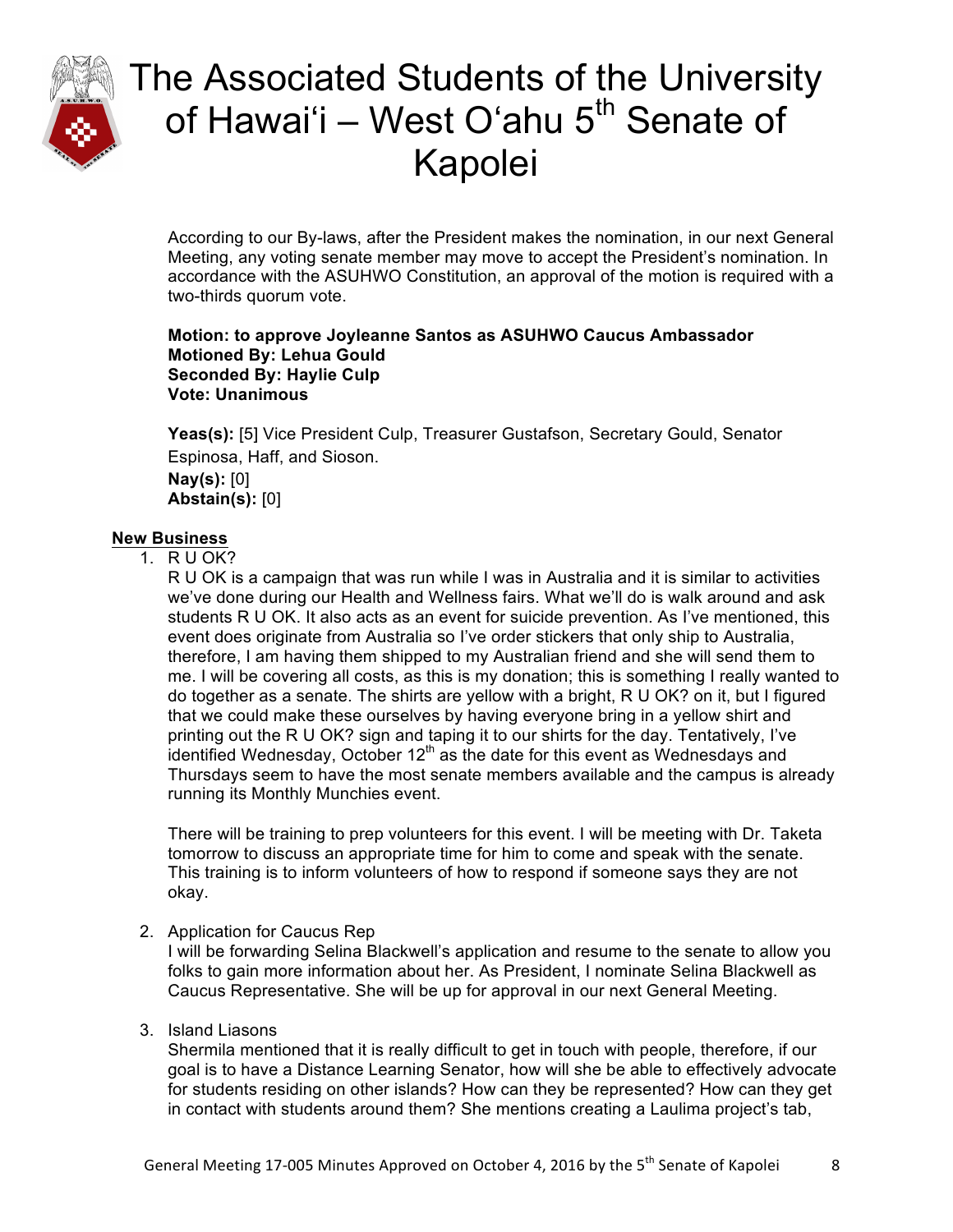

which is a great idea, but it is still difficult to get students from other islands involved. Therefore, would we like to look into having liaisons for each of the islands rather than one Distance Learning Senator? Or having these liaisons support one Distance Learning Senator? As a senate, we do hold the power to create other senate positions. These positions do not need to be as restricting as senator positions, therefore this is a discussion we can continue having in order to assist our Distance Learning Senator.

We will form another AD HOC Committee for Island Liaisons. Haylie and Elizabeth will serve on this committee.

4. Fall Fest

The first Fall Fest meeting will be held tomorrow, from 2:00p.m until approximately 3:30p.m, in E-228. Haylie and Christielove will be attending this meeting. Possible activities we could hold for Fall Fest could be a "Meet Your Senators" activity or an activity using our finished *Connect Four* game.

## **Announcements and Open Forum**

Chancellor Oliveira: Thank you for having me today. I just wanted to check in with you folks and make sure to open the communication lines between administration and the ASUHWO senators. With that being said, I am here today to address questions that Isaiah brought to me regarding the Student Health Fee and the UHWO Nurse. The Student Health Fee is one of seven fees that students pay. The Health Committee oversees this fee and the allocation of its monies and offers two student seats; ASUHWO student government holds one seat and another informed ASUHWO student holds the second seat. The committee is co-chaired by Ryan Perreira and Lehuanani Akau, who is currently our UHWO nurse. These committee meetings will need to be made public as to abide by Sunshine Law and therefore will be posted on the Student Life Website.

Written into the Student Health Fee, as well as the Transportation and Technology Fees, are employee salaries. As the nursing position is classified as a civil service position, there are specific regulations we must follow. Based on that classification, an SR-24 is given to us by our union for all civil service nursing positions, which assigns a position salary based on the size of our student population and the amount of campus needs.

As of current, Lehua is a casual hire and does not receive a salary such as the ones in the schedule or any benefits, instead she is paid on an hourly basis, which is why she is not in her office at all times of the day. For these reasons, within this legislative session, as I've told Isaiah, the university is trying to ask for a nursing position from the legislature so that our nurse's salary will come straight from the legislature and not from student fees. But student fees have been set up to create enough funds to "buy" a nurse, in addition to creating a wellness center where students can get their MMR and TB shots; we will be offering the Hepatitis A shots tomorrow at our E Ola Kākou event. The fee was also created to fund programming. With that being said, those are the reasons as to why all of these costs are included in the Health budget.

Lehuanani Akau: I have been in the UH system for nine years. I've worked at LCC, WCC, I am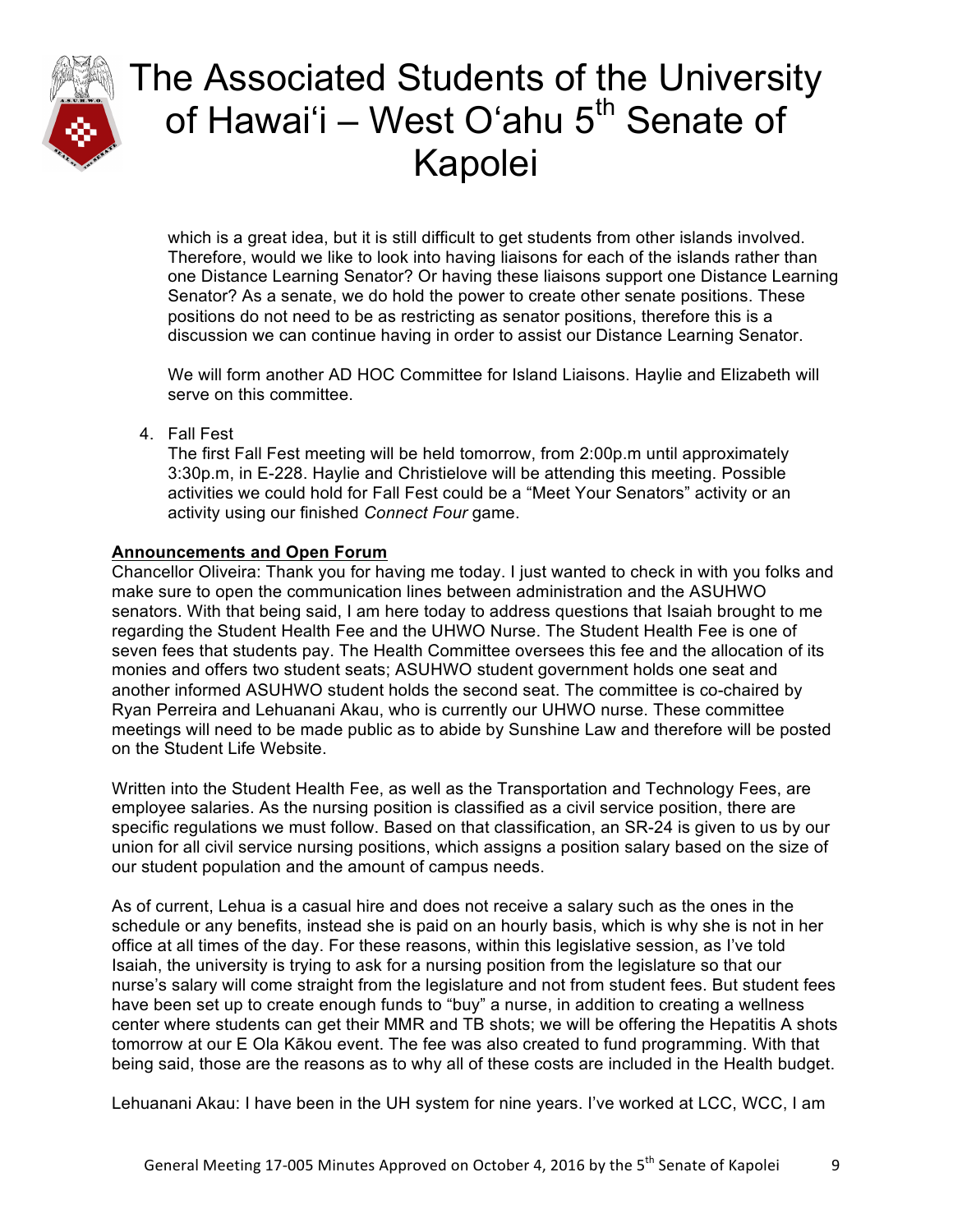

currently faculty at UH Hilo and I've been there for four years teaching seniors who are about to graduate in the clinical setting. Lastly, I've been here are UHWO for about a year. My nursing background ranges from long-term care geriatrics, I've been in the OR as the charge nurse, and cardiac is my specialty as far as my Masters degree. I am currently studying to take my family nurse practitioners boards and I am in my junior year of my doctorates program. I bring many years of experience to UHWO and as Judy mentioned, part of my job here is to travel throughout campus and assess student needs. I understand that the concern is in regards to why am I not here everyday on campus. My contract requires me to be on campus between 10- 30 hours a week but I feel that it is unethical for me to be on campus if there is no work to be done. Therefore, I have assessed student needs and understand that for events that may hold liability issues, I am here on campus. But if I am not in demand, I do not want to sit in my office and use up student monies. I also hold two other jobs, which offer me benefits that UHWO, at this time, cannot. Therefore, I need to make sure to fulfill those other obligations in order to care for my family.

Haylie: How are we letting students know that you are not on campus? What is the process when you're not here?

Lehuanani Akau: We do have an emergency response team consisting of Gary Rivers, Ryan Perreira, Jim Cromwell, and Irene Toyama. They are all CPR and First Aid certified and competent to act in case of emergency. We've sent this information over to Leslie; I am not sure how she's disseminated this information to students. But we do have flyers on the office door with this revised information.

Lehua: Will the building of dorms increase the Student Health Fee?

Chancellor Oliveira: No, not unless an increase is drastically needed and this is brought to the Board of Regents.

Lehuanani Akau: I'd like to share the way in which Jean explained the budget to me. We've placed all of these expenses in the budget and padded it so that when it is taken to the legislature they'll say hey that is a lot of money going to personnel. We were asking for a Gfunded number, which comes from special funding from the government or state so that the nurse's pay does not come out of the student fees. So when we did the budget we made the salary based on the schedule with the intent that the legislature would approve a position that they will fund.

Haylie: How do we provide this information to students who are interested in serving on these committees and who will be allowed to vote on these budgets?

Chancellor Oliveira: We are still learning the proper way in which to operate these committees and hopefully Kelly Fugino will be able to provide us all with the proper training to make sure that all parties are making informed decisions. With that being said, we are still learning how to communicate together and will be working to create a better process.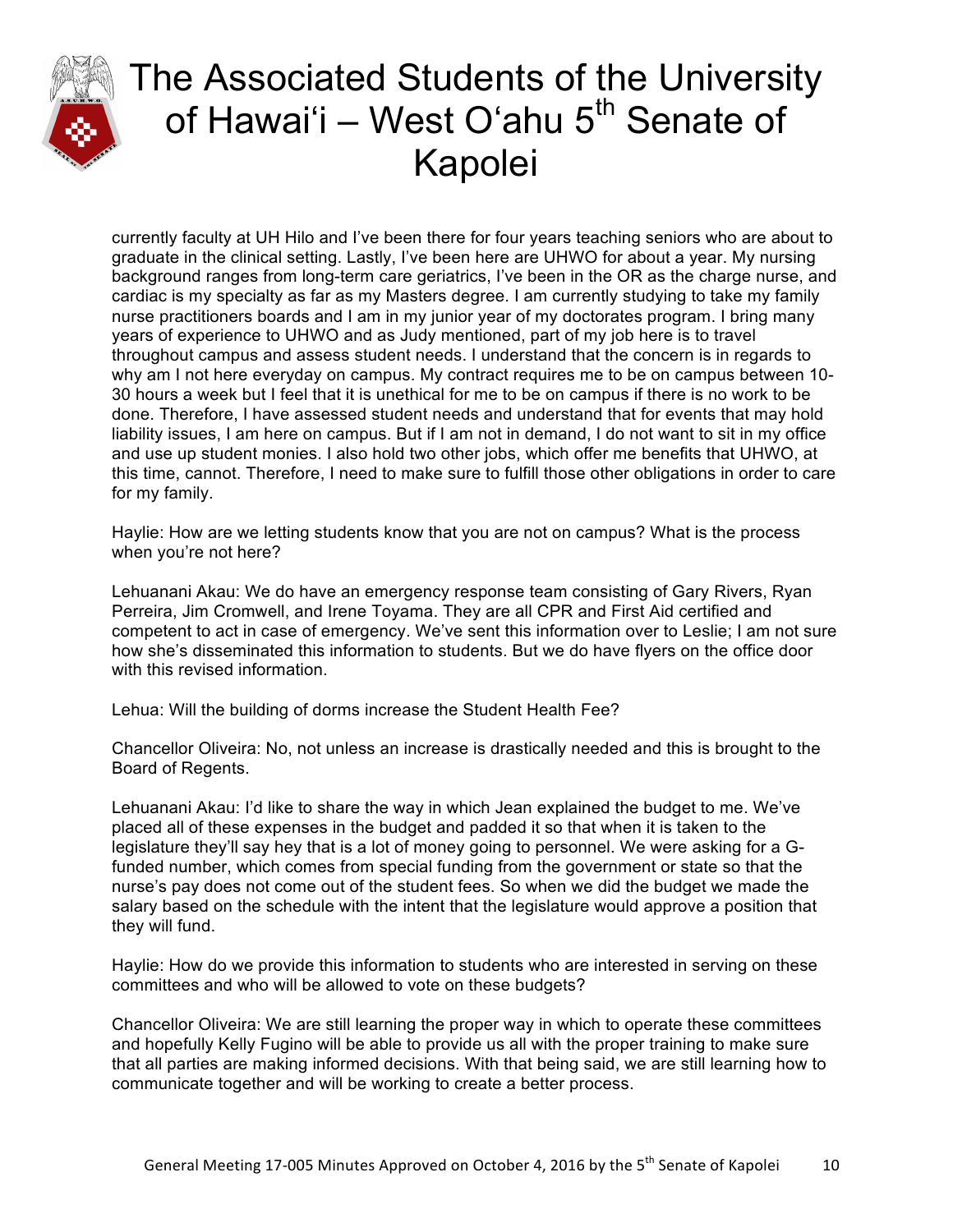

Isaiah: We greatly appreciate you folks coming to speak to us and address some of our questions. We are very excited to continue working together with transparency.

**Meeting Adjournment at 4:26pm Motioned by: Lehua Gould Seconded by: Haylie Culp**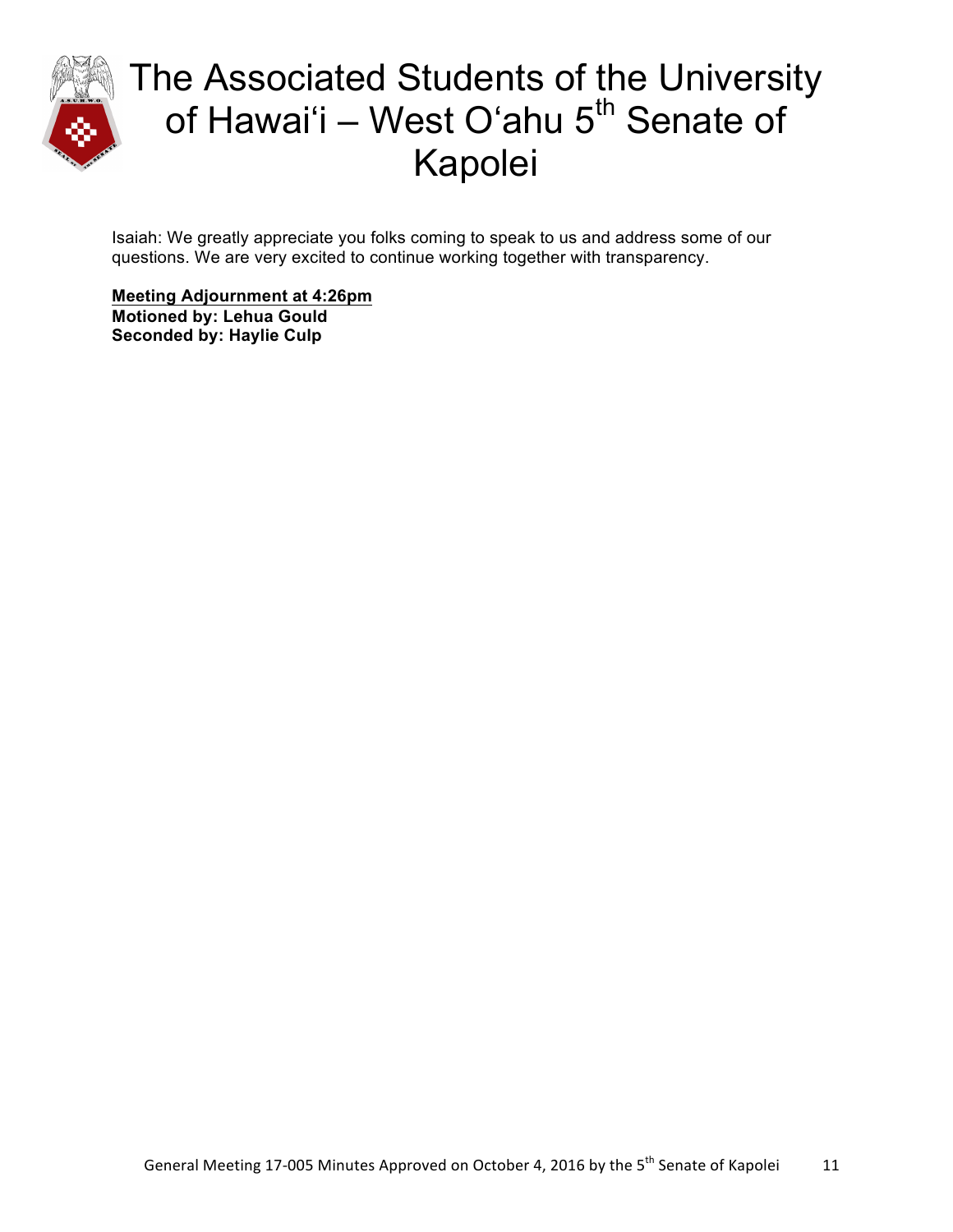

## **Voting Record**

| Voting Record for General Meeting 17-005,<br>Approval of Agenda and Minutes: To<br>Approve Agenda for GM 17-005 |     |  |               |             |  |  |  |
|-----------------------------------------------------------------------------------------------------------------|-----|--|---------------|-------------|--|--|--|
| Name                                                                                                            | Yea |  | Nay   Abstain | Vote        |  |  |  |
|                                                                                                                 |     |  |               | Bγ<br>Proxy |  |  |  |
| Haylie<br>Culp                                                                                                  | x   |  |               | N/A         |  |  |  |
| Elizabeth<br>Gustafson                                                                                          | x   |  |               | N/A         |  |  |  |
| Lehua<br>Gould                                                                                                  | x   |  |               | N/A         |  |  |  |
| Christielove<br>Espinosa                                                                                        | x   |  |               | N/A         |  |  |  |
| Lydia<br>Haff                                                                                                   | x   |  |               | N/A         |  |  |  |
| Shermila<br>Sioson                                                                                              | x   |  |               | Yes         |  |  |  |

| Voting Record for General Meeting 17-005,<br>Approval of Agenda and Minutes: To<br>Approve Minutes for GM 17-004 |     |  |               |                     |  |  |
|------------------------------------------------------------------------------------------------------------------|-----|--|---------------|---------------------|--|--|
| Name                                                                                                             | Yea |  | Nay   Abstain | Vote<br>Bγ<br>Proxy |  |  |
| Haylie<br>Culp                                                                                                   | x   |  |               | N/A                 |  |  |
| Elizabeth<br>Gustafson                                                                                           | x   |  |               | N/A                 |  |  |
| Lehua<br>Gould                                                                                                   | X   |  |               | N/A                 |  |  |
| Christielove<br>Espinosa                                                                                         | x   |  |               | N/A                 |  |  |
| Lydia<br>Haff                                                                                                    | x   |  |               | N/A                 |  |  |
| Shermila<br>Sioson                                                                                               | x   |  |               | Yes                 |  |  |

Voting Record for General Meeting 17-005, New Business: To Approve Joyleanne Santos as Caucus Representative